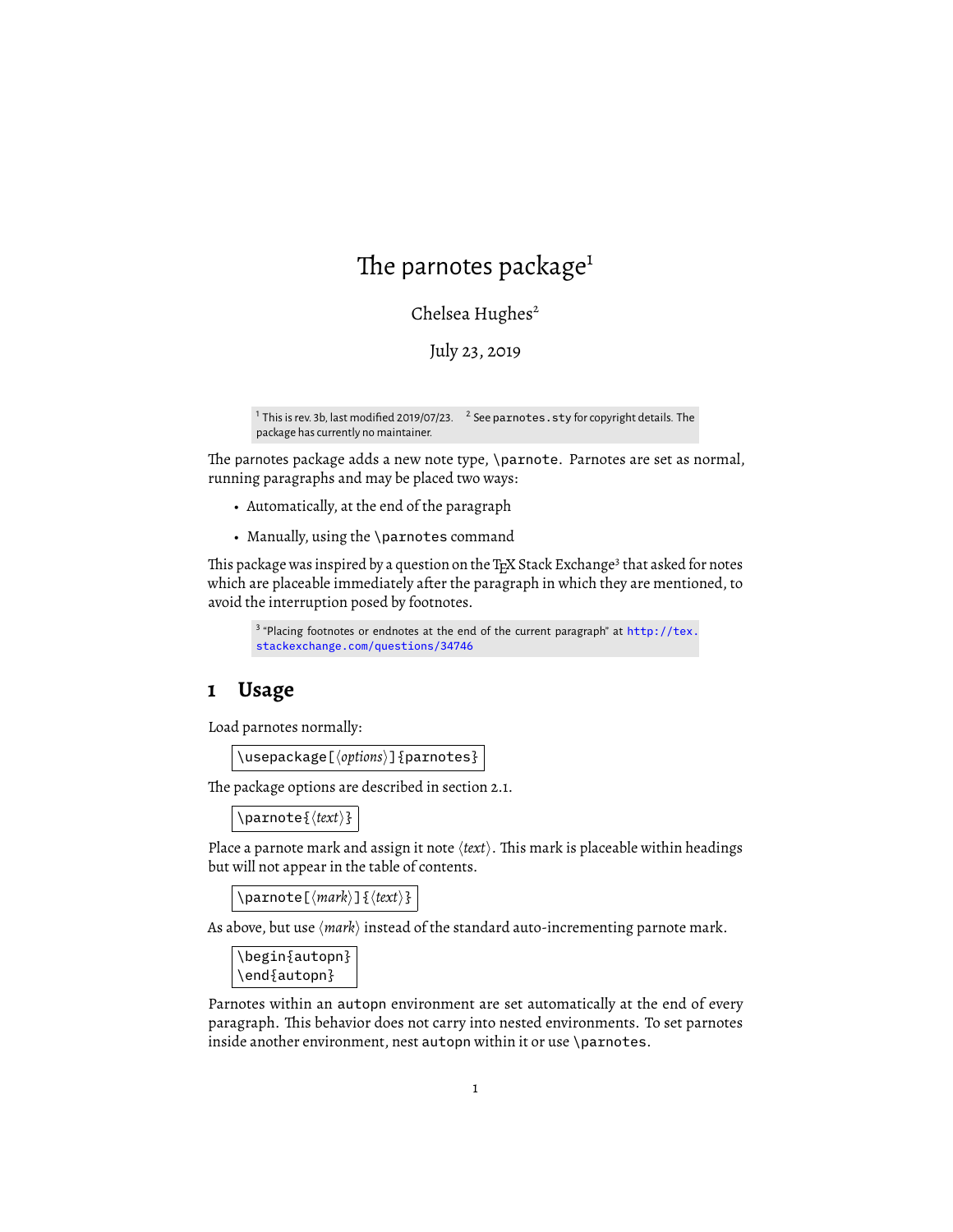\parnotes

Place all parnotes immediately. Use it after every paragraph for autopn-like behavior outside autopn (or where autopn doesn't apply).

\parnotereset

Reset the parnote number. This maps to \setcounter {parnotemark}  ${1}$ .

\parnoteclear

Reset the parnote number and also delete any pending parnotes.

\parnoteref{ $\langle$ *label*}}

Refer to previous parnote mark *(label)*. Use the standard EIFX macro \label within a parnote to assign it a label. You may also use the standard  $E$ FX reference macros \ref and \pageref.

# **2 Configuration**

Configure parnotes using package options, or manually using format macros.

## **2.1 Package options**

The following options are provided:

| restart                                                     | Reset the parnote number each time parnotes are placed.         |  |
|-------------------------------------------------------------|-----------------------------------------------------------------|--|
| reset                                                       | Alias name for restart to match what other packages use.        |  |
| roman                                                       | Use lowercase Roman numerals instead of Arabic numerals for     |  |
|                                                             | parnote marks. Specify this if you mix parnotes with footnotes. |  |
| alph                                                        | Use lowercase alphabet characters instead.                      |  |
| symbol                                                      | Use footnote symbols instead instead.                           |  |
| breakwithin                                                 | Place a line break after every parnote.                         |  |
| indentafter                                                 | Allow indentation in the paragraph following a parnote.         |  |
| narrower                                                    | Give parnotes an increased margin, like block quotes.           |  |
| nomultiple                                                  | Disable special behavior for multiple consecutive parnotes.     |  |
| The following options change the font used within parnotes: |                                                                 |  |
|                                                             |                                                                 |  |

| notesrm | Roman, Default. |
|---------|-----------------|
| notesit | Italic.         |
| notessf | Sans-serif.     |

### **2.2 Format macros**

Five internal macros control formatting for parnotes and parnote marks: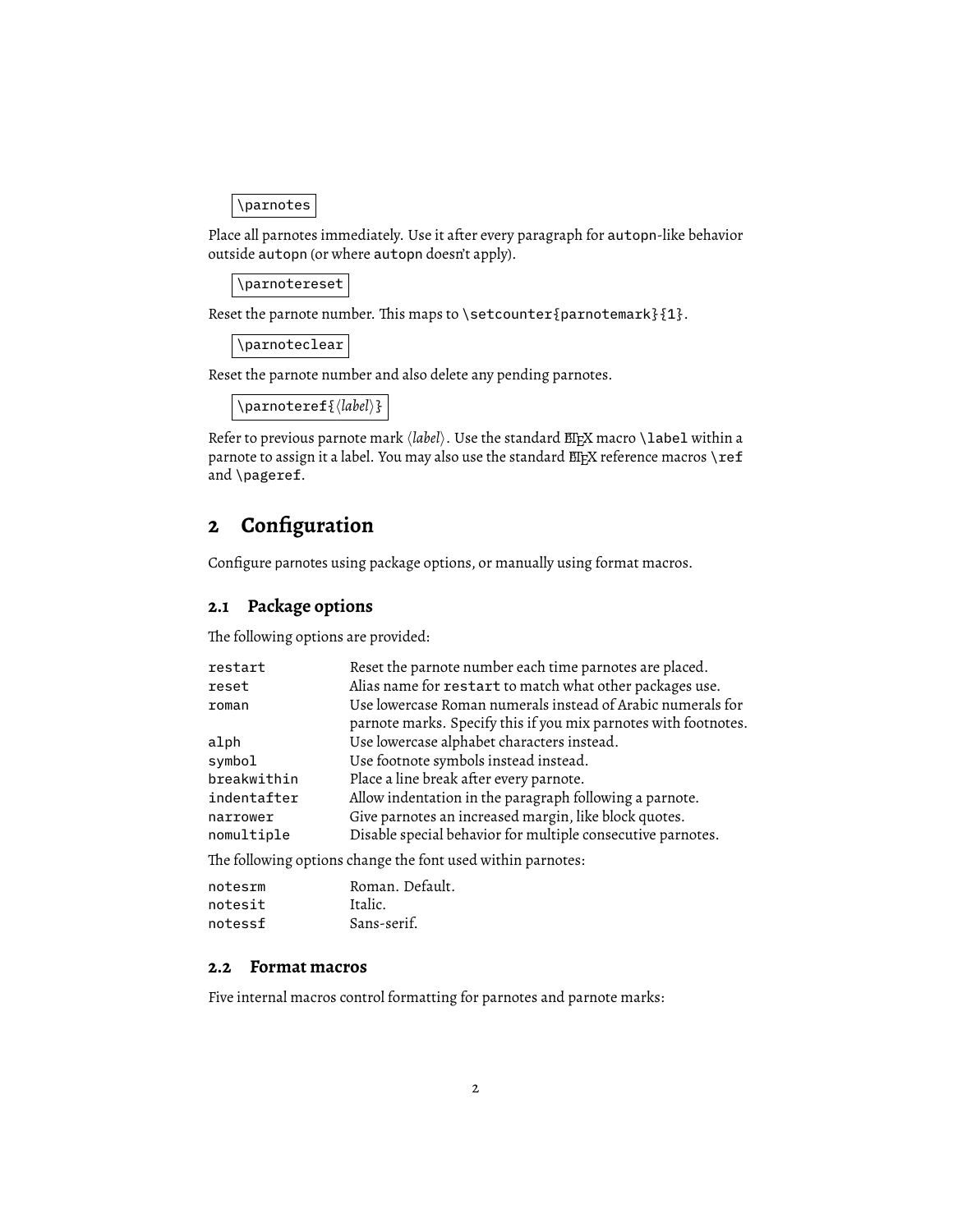Table 1: Default values for format macros.

| Macro               | Default value                       |
|---------------------|-------------------------------------|
| \parnotefmt         | \footnotesize\rmfamily\noindent #1  |
| \theparnotemark     | \arabic{parnotemark}                |
| \parnotevskip       | \medskipamount                      |
| \parnoteintercmd    | \hspace{1em plus 0.3em minus 0.2em} |
| \parnotecusmarkfmt\ | \textsuperscript{#1}                |

\parnotefmt{h*text*i} \theparnotemark \parnotevskip \parnoteintercmd \parnotecusmarkfmt{*{mark*}}

Parnote text is set using \parnotefmt, and parnote marks using \parnotecusmarkfmt. When the optional argument of \parnote is *not* used, \theparnotemark is used to get the parnote mark for formatting. At least \parnotevskip vertical space appears before and after the parnote text. The macro \parnoteintercmd is executed between all consecutive parnotes.

parnotes rev. 1 had a different macro, \parnotemarkfmt, to control parnote marks. Unfortunately, the definition of this macro is incompatible with the new feature in rev. 2 allowing for manually-specified parnote marks, so it had to be split into two macros \parnotecusmarkfmt and \theparnotemark. This is a breaking change.

Table 1 shows these macros' default values. Note that the package options narrower, notesrm, notesit, and notessf modify \parnotefmt. The option roman modifies \theparnotemark. The option breakwithin changes \parnoteintercmd into a line break.

Redefine these macros using \renewcommand to fine-tune parnotes's formatting. For example, to set parnotes in a sans-serif font, load parnotes as follows:

2 \renewcommand{\parnotefmt}[1]{\footnotesize\sffamily\noindent #1}

This is the same as specifying the notessf package option.

To have parnotes set as *completely normal text*, but one size smaller than their surroundings (using \smaller from relsize):

Or to set parnotes in a block set off by rules, with each parnote separated by a bullet:

```
1 \usepackage{parnotes}
```

```
2 \renewcommand{\parnotevskip}{0pt}
```

```
3 \renewcommand{\parnotefmt}[1]{\footnotesize\rmfamily
```

```
4 \noindent\rule{\linewidth}{1pt}\\
```

```
5 \t\t \n\in \mathbb{R}
```

```
6 \noindent\rule{\linewidth}{1pt}
```
<sup>\</sup>usepackage{parnotes}

<sup>\</sup>usepackage{relsize}

<sup>\</sup>usepackage[indentafter]{parnotes}

<sup>\</sup>renewcommand{\parnotefmt}[1]{\smaller #1}

<sup>4</sup> \renewcommand{\parnotevskip}{0pt}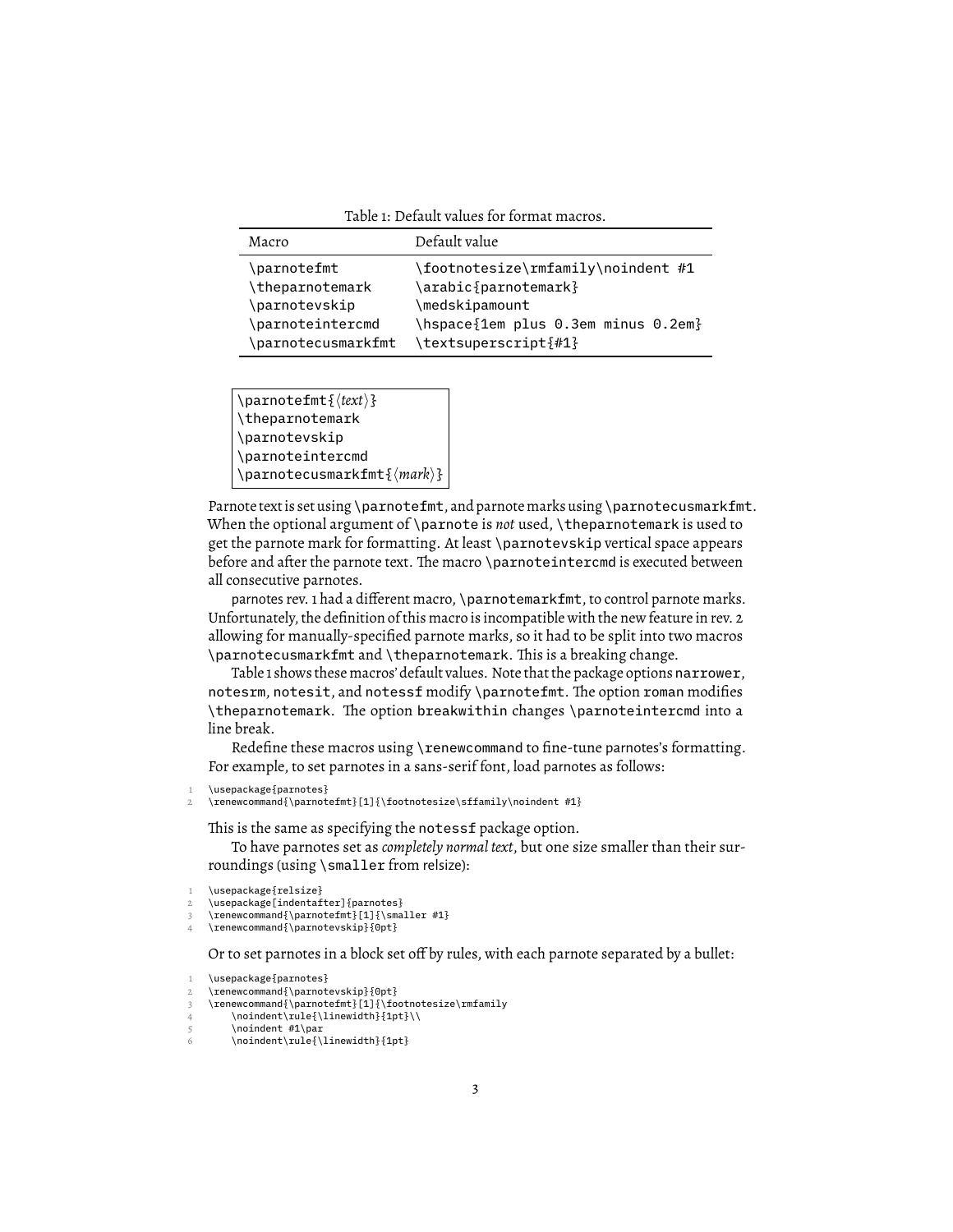7 } 8 \renewcommand{\parnoteintercmd}{\;\$\bullet\$\;}

Note that since \parnotefmt is redefined, adding the package option narrower to this example will not work; instead, \narrower must be placed manually within the new definition for \parnotefmt.

## **3 Changelog**

#### **Revision 3b, released on July 23, 2019 (Frank Mittelbach)**

- Added options reset, alph and symbol.
- Changed documentation to use feely available fonts only.

#### **Revision 3, released on Aug 15, 2016**

• Bug fix: Use \protected@edef to expand the parnote counter (fixes incompatibility with BiocStyle)

#### **Revision 2, released on Jul 26, 2016**

- **Breaking change:** You can no longer redefine \parnotemarkfmt. Use \theparnotemark and \parnotecusmarkfmt instead. See section 2.2 for details.
- Bug fix: \parnotefmt no longer changes the font to \rmfamily by default.
- \parnote now behaves more like \footnote:
	- **–** It respects \spacefactor
	- **–** It no longer inserts \unskip
- The parnote mark counter may be reset using standard LaTeX macros, e.g., \setcounter{parnotemark}{5}
- \label now works within parnote text; \ref returns the parnote label, \pageref returns the page where the note *text* is set, and \parnoteref returns the parnote label formatted as a mark.
- Implemented the system for separators between multiple footnotes from footmisc and manyfoot and added package option nomultiple to disable.
- Internal: The package now uses a single counter (\c@parnotemark) for marks.

### **Revision 1, released on Jan 3, 2012**

• Initial release.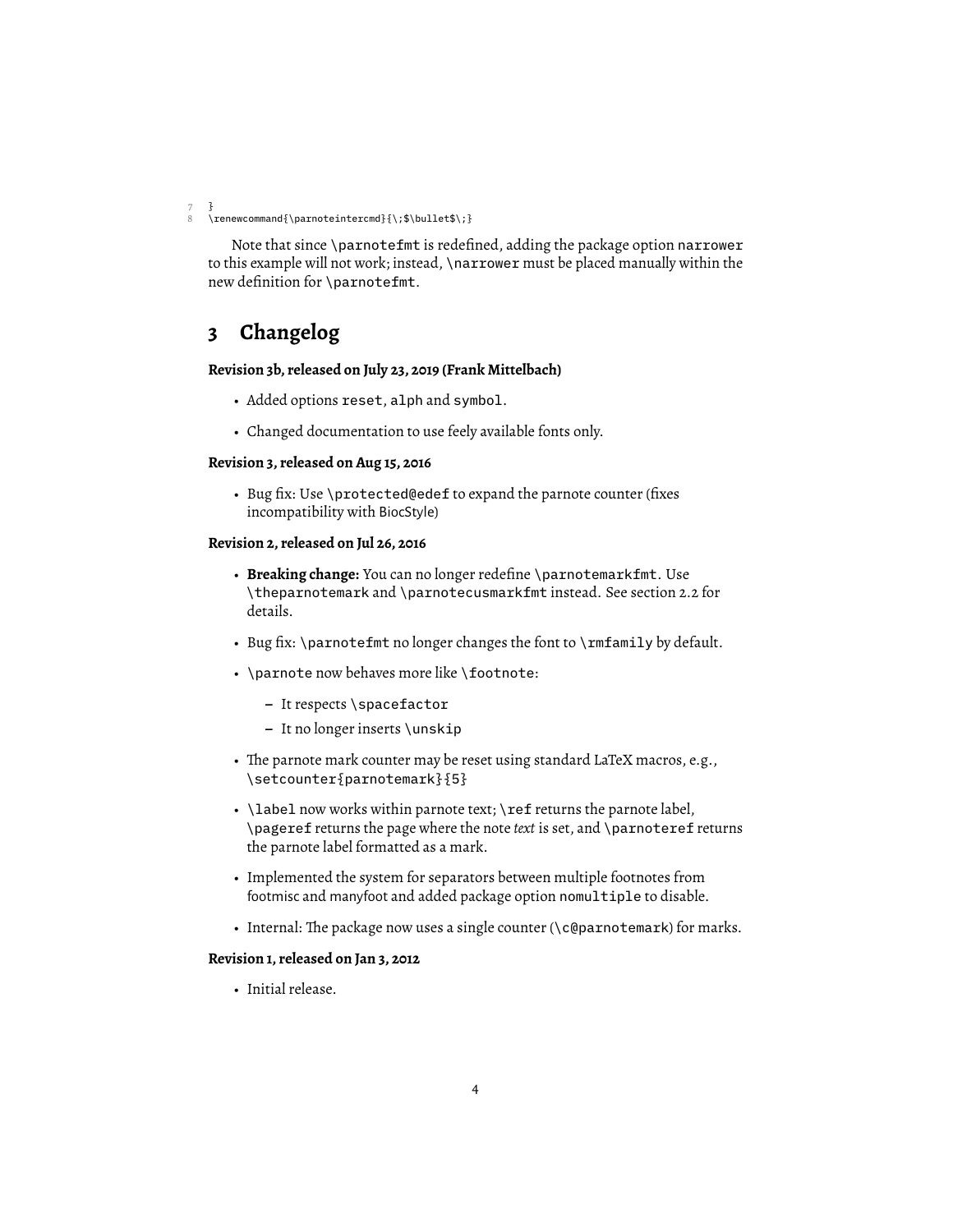## **4 Example**

The following pages show a typeset example using parnotes, including interactions with lists, headings, and environments (here, multicolumn text from the multicol package).

\documentclass{article} 2 \usepackage{multicol} % for demonstration 3 \usepackage{lipsum} % for demonstration \usepackage[narrower,notessf]{parnotes} 5 \begin{document} 7 \begin{autopn} 8 \begin{abstract} 9 \begin{autopn} 10 Since this is in an environment, \texttt{autopn} must be nested within 11 it.\parnote{If \texttt{autopn} \emph{weren't} nested, I could've used 12 \texttt{\textbackslash parnotes} here to set parnotes manually.} 13 \end{autopn} 14 \end{abstract} 15 \tableofcontents 16 \section{On parnotes\parnote{Parnote marks will display in a heading, 17 but not within the table of contents. In \texttt{autopn}, parnotes will 18 display right after the heading.}} 19 20 This is a paragraph with a parnote\parnote{See? And it's long enough 21 to push the  $\emptyset$ mph{next} parnote nearer the end of the line.}. Actually, 22 it has two.\parnote{By default, parnotes are set in a continuous 23 paragraph with 1~em of space between each note. $}$  This sentence ends 24 the paragraph, but it doesn't have a parnote.  $25$ 26 This is a normal paragraph. Note that it isn't indented since the 27 parnotes make it obvious where the paragraph boundaries are. To change<br>28 this behavior use the \texttt{indentafter} ontion this behavior, use the \texttt{indentafter} option. 29 30 This paragraph's indentation isn't changed. 31 32 Here's an environment with a nested \texttt{autopn}:<br>33 \begin{multicols}{2} \begin{multicols}{2} 34 \begin{autopn}  $35$  Since parnotes are set within the normal paragraph flow, they interact<br> $36$  well with environments\parnote{Like this multicolumn environment from well with environments\parnote{Like this multicolumn environment from  $37$  \textsf{multicols} -- it will break columns and pages along with  $38$  the normal text within the environment.}. the normal text within the environment.}. 39 40 This is just filler text without any parnotes.<br>41 \end{autopn} 41 \end{autopn}<br>42 \end{multico \end{multicols} 43 Here's an environment without a nested \texttt{autopn}:<br>44 \begin{multicols}{2} \begin{multicols}{2} 45 Without a nested \texttt{autopn}, any parnotes\parnote{Like this one.} 46 will be set after the end of the next paragraph \emph{outside} this 47 environment. If \texttt{\textbackslash parnotes} is called just before 48 the environment ends, then the parnotes will be set within that  $49$  environment. This is useful for, say, multi-paragraph quotes. environment. This is useful for, say, multi-paragraph quotes. 50 51 This environment always specifies that it ends a paragraph, so<br>52 parnotes will always be set after it if needed. In some other parnotes will always be set after it if needed. In some other 53 circumstances, \texttt{autopn} may not ``see'' that there's a 54 paragraph break after the environment, so<br>55 \texttt{\textbackslash parnotes} will have  $\text{text}$  texttt{\textbackslash parnotes} will have to be called after the 56 environment ends.<br>57 \end{multicols} \end{multicols} 58 59 Here's an extra-long parnote\parnote{\lipsum[1]}, to show that parnotes  $\frac{60}{10}$  can break pages In fact  $\Delta$  should prefer to break the page within can break pages. In fact,  $\text{TeV}$  should prefer to break the page within 61 the parnotes rather than between this text and the start of the

<sup>62</sup> parnotes.